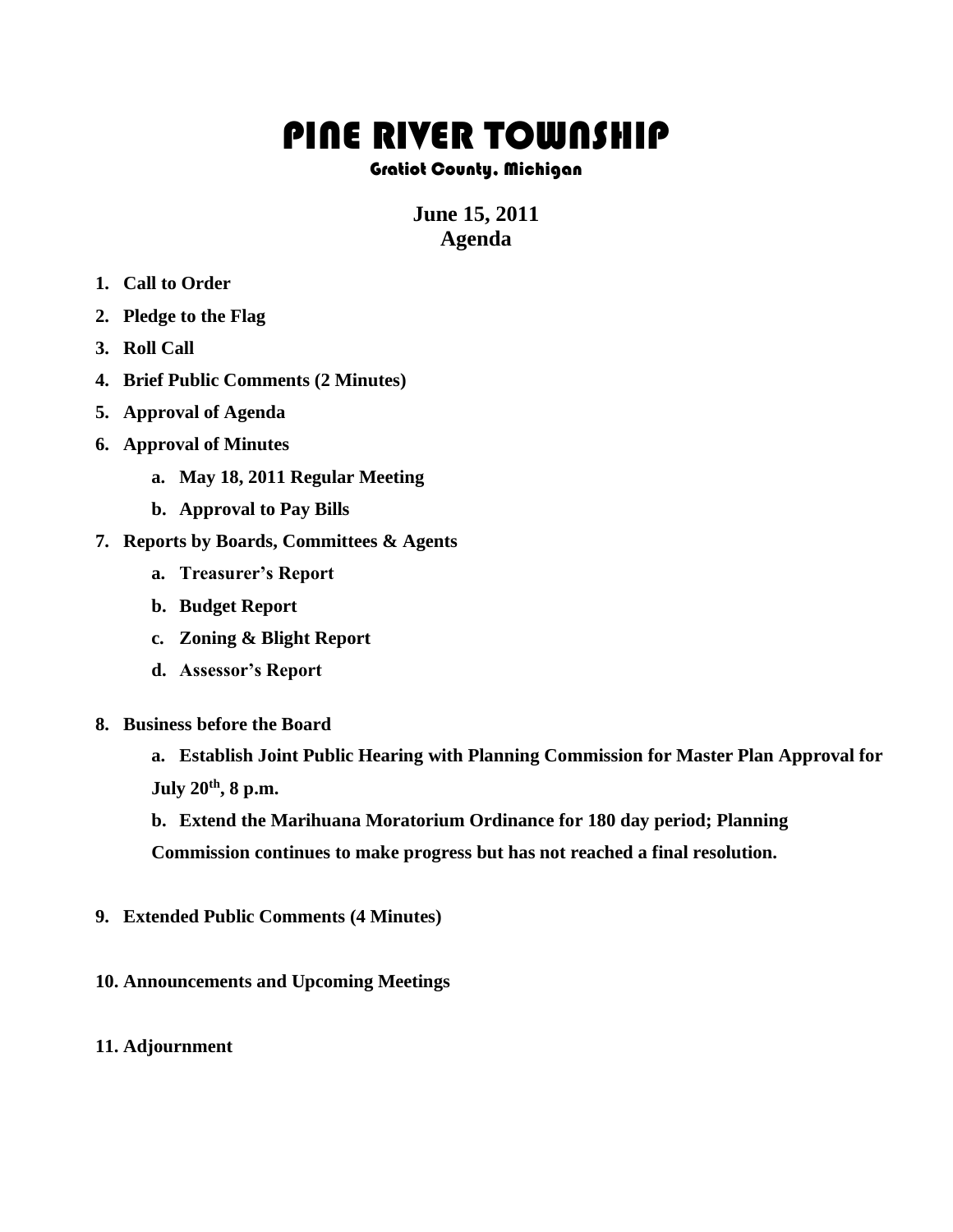## **MINUTES OF THE PINE RIVER TOWNSHIP BOARD MONTHLY MEETING JUNE 15, 2011**

- 1. The regular monthly meeting of Pine River Township Board was called to order at 8:15 pm by Clerk Rademacher at the Township Hall.
- 2. Pledge the flag: The board and the public said the pledge to the flag.
- 3. Roll Call: Baker: absent, Rademacher: present, Moeggenborg: present, Best: present, Beeson: absent. (3) board members present (2) members absent Baker, Beeson.
- 4. Brief Public comments (2 minutes): No public comments.
- 5. Approve the Agenda:

 Motion by Best: support by Moeggenborg : to approve the **Amended Agenda** [**add 9c. Petticoat Junction Delinquent Personal property Taxes]** as presented. All present board members approved. Motion carried 3-0.

6. Approval of the Minutes:

Motion by Best: support by Moeggenborg: to approve the Regular Board Meeting Minutes of May 18, 2011. All present board members approved. Motion carried 3-0.

7. Approval to Pay Bills:

 Motion by Moeggenborg: support by Best: to pay bills as presented in the amount of \$30,662.85. All present board members approved. Motion carried 3-0.

- 8. Reports by Boards , Committees & Agents
	- a. Treasurer's Report Discussion; Report placed on file
	- b. Budget Report Discussion; Report placed on file

c. Zoning & Blight Report – Discussion; Doug Merchant said that Zoning and Blight violation letters have started to go out to Township Residents.

d. Assessor's Report – Doug Merchant reported that he was providing information so tax notices could be sent out.

- 9. Business before the Board:
	- a. Establish Joint Public Hearing with Planning Commission for Master Plan Approval for July 20<sup>th</sup> at 8:00pm.
	- b. Extend the Marihuana Moratorium Ordinance for 6 months. Motion by Moeggenborg; supported by Best to extend the Temporary Moratorium on Certain Land Uses Connected with the Use of Marihuana for Medical Purposes for another 6 months. Roll Call Vote:

Ayes: (3) Moeggenborg; Best; Rademacher Nays: None Absent: Baker, Beeson

Motioned carried 3-0.